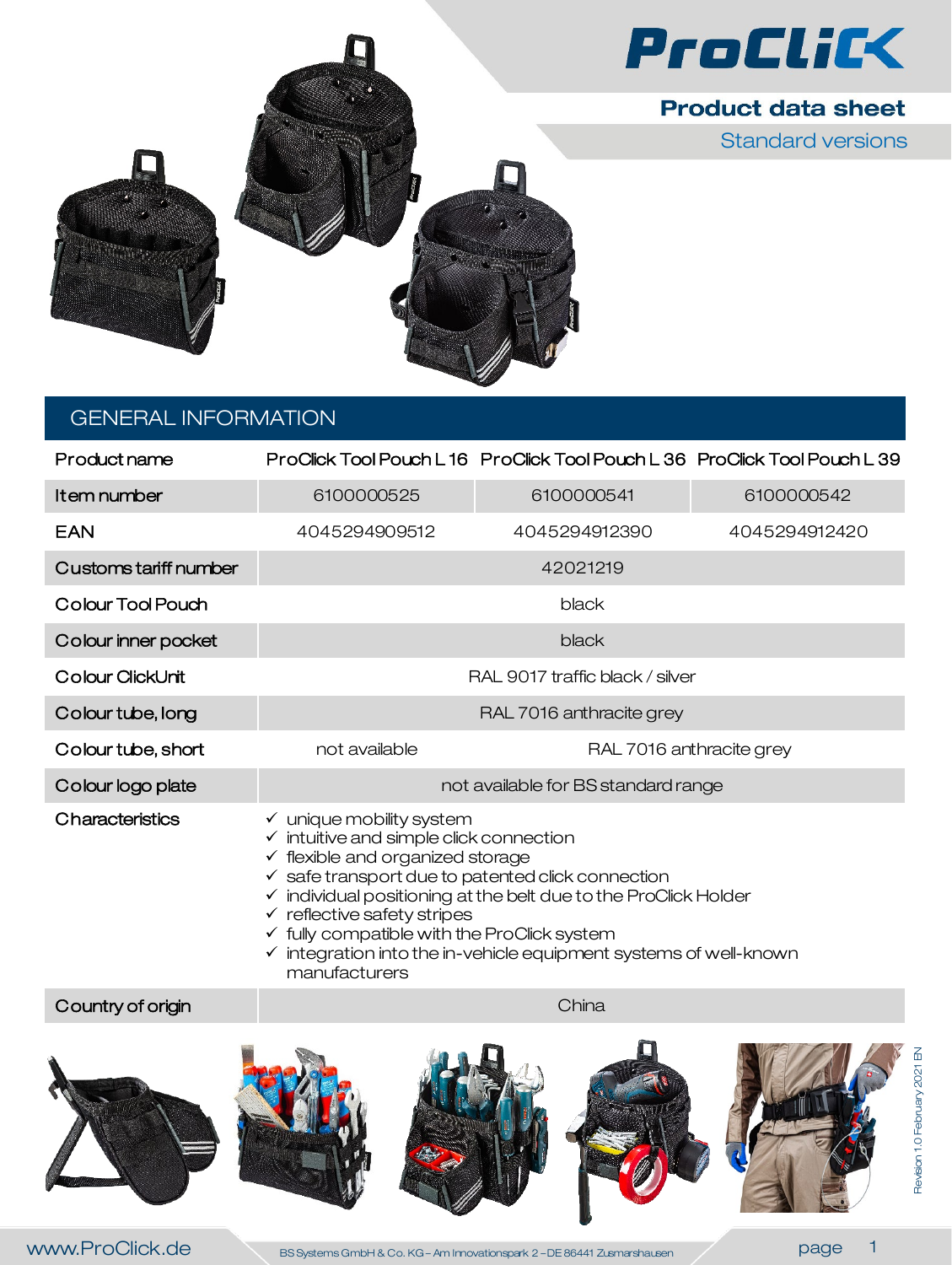

Standard versions



| <b>TECHNICAL DATA</b>   |                                                                  |                                                                                                                                                                                                                                                                                   |                                                                                                                                                                                                                                                                                                                                                                                                                      |  |
|-------------------------|------------------------------------------------------------------|-----------------------------------------------------------------------------------------------------------------------------------------------------------------------------------------------------------------------------------------------------------------------------------|----------------------------------------------------------------------------------------------------------------------------------------------------------------------------------------------------------------------------------------------------------------------------------------------------------------------------------------------------------------------------------------------------------------------|--|
| Product name            | ProClick Tool Pouch L16                                          |                                                                                                                                                                                                                                                                                   | ProClick Tool Pouch L36 ProClick Tool Pouch L39                                                                                                                                                                                                                                                                                                                                                                      |  |
| <b>Product category</b> | belt tool pouch                                                  |                                                                                                                                                                                                                                                                                   |                                                                                                                                                                                                                                                                                                                                                                                                                      |  |
| Application             | modular storage for all kinds of tools and accessories           |                                                                                                                                                                                                                                                                                   |                                                                                                                                                                                                                                                                                                                                                                                                                      |  |
| Material tool pouch     | 1000D polyester with PVC coating                                 |                                                                                                                                                                                                                                                                                   |                                                                                                                                                                                                                                                                                                                                                                                                                      |  |
| Material inner pouch    | 1000D polyester bonded with EVA                                  |                                                                                                                                                                                                                                                                                   |                                                                                                                                                                                                                                                                                                                                                                                                                      |  |
| Material ClickUnit      | Polyamide PA6 GF30/metal                                         |                                                                                                                                                                                                                                                                                   |                                                                                                                                                                                                                                                                                                                                                                                                                      |  |
| <b>Material tubes</b>   | Acrylonitrile butadiene styrene (ABS)                            |                                                                                                                                                                                                                                                                                   |                                                                                                                                                                                                                                                                                                                                                                                                                      |  |
| <b>Exterior in cm</b>   | $27 \times 22 \times 12$                                         | $27 \times 22 \times 20$                                                                                                                                                                                                                                                          | $27 \times 26 \times 20$                                                                                                                                                                                                                                                                                                                                                                                             |  |
| Weight in g             | 330                                                              | 515                                                                                                                                                                                                                                                                               | 545                                                                                                                                                                                                                                                                                                                                                                                                                  |  |
| Loading capacity in kg  |                                                                  | 5                                                                                                                                                                                                                                                                                 |                                                                                                                                                                                                                                                                                                                                                                                                                      |  |
| <b>Features</b>         | $\checkmark$ 15 elastic loops<br>1 webbing loop for<br>carabiner | $\checkmark$ 15 elastic loops<br>$\checkmark$ 1 webbing loop for<br>carabiner<br>1 pocket compatible<br>with inset boxes<br>(2x A3 or 1x B3)<br>$\checkmark$ 1 pen loop<br>$\checkmark$ 1 separate inner<br>compartment<br>$\checkmark$ 16 mini elastic loops<br>1 kickstand<br>✓ | $\checkmark$ 15 elastic loops<br>$\checkmark$ 1 webbing loop for<br>carabiner<br>$\checkmark$ 1 pocket compatible<br>with inset boxes<br>$(2xA3$ or $1xB3)$<br>$\checkmark$ 1 pen loop<br>1 separate inner<br>compartment<br>$\checkmark$ 16 mini elastic loops<br>1 kickstand<br>$\checkmark$<br>1 hammer holder<br>$\checkmark$<br>1 length adjustable<br>loop with plug-in<br>1 metal clip holder<br>$\checkmark$ |  |
| Compatible with         | ProClick Holder, ProClick UnitOrganizer, ProClick Tool Bag       |                                                                                                                                                                                                                                                                                   |                                                                                                                                                                                                                                                                                                                                                                                                                      |  |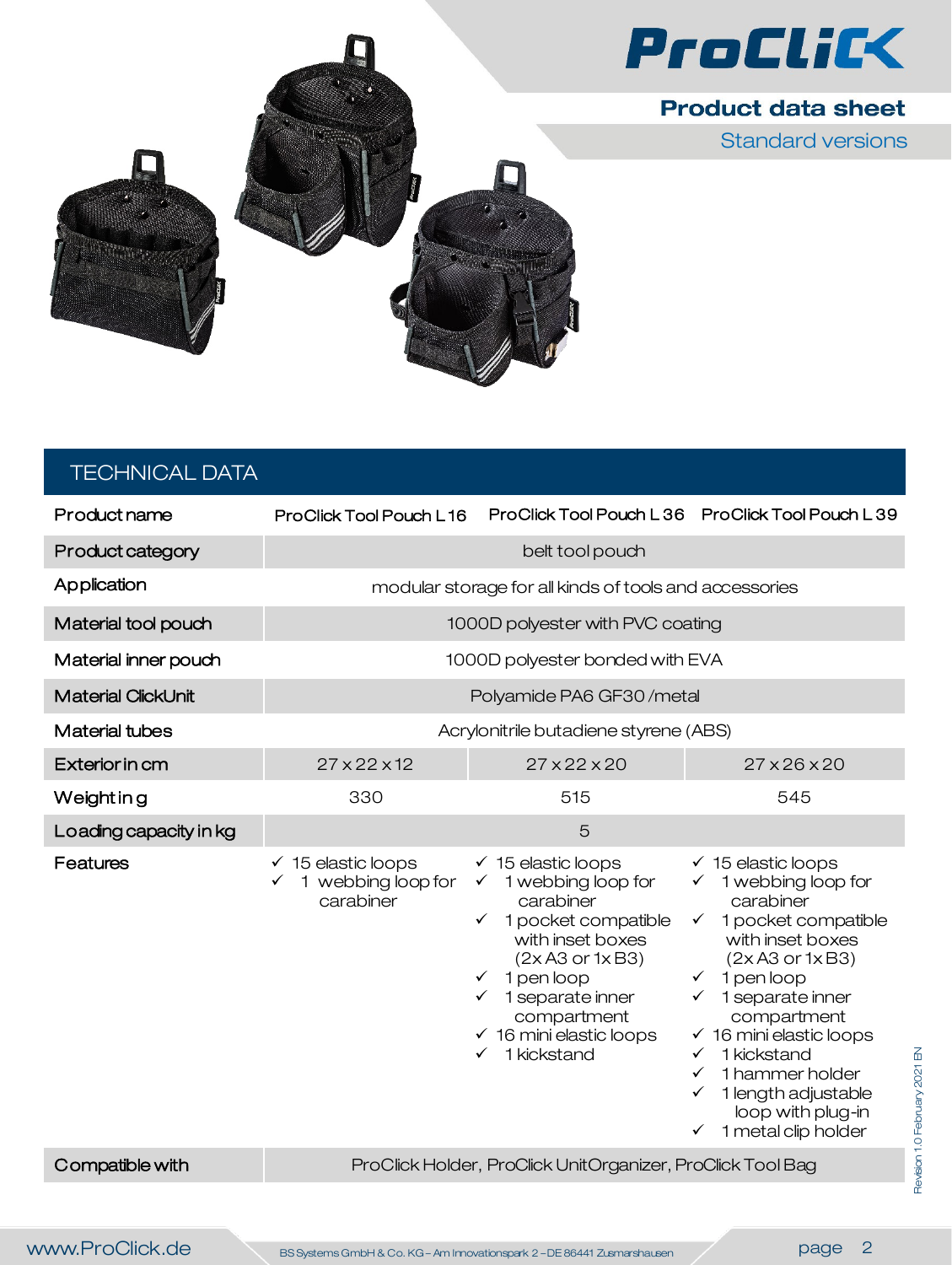

Standard versions



# TECHNICAL DATA – Tool Pouch L 16



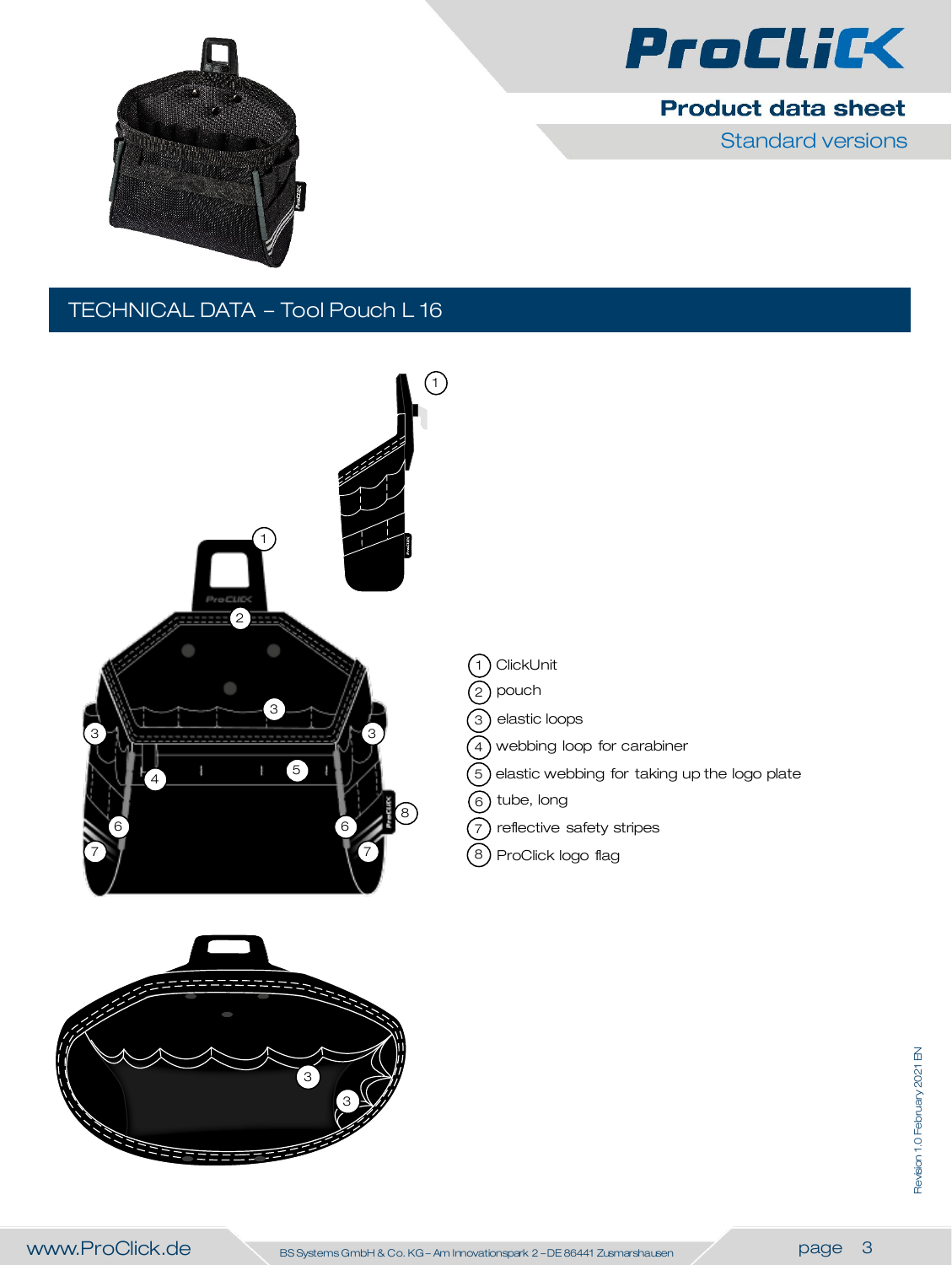

Standard versions



#### TECHNICAL DATA – Tool Pouch L 36